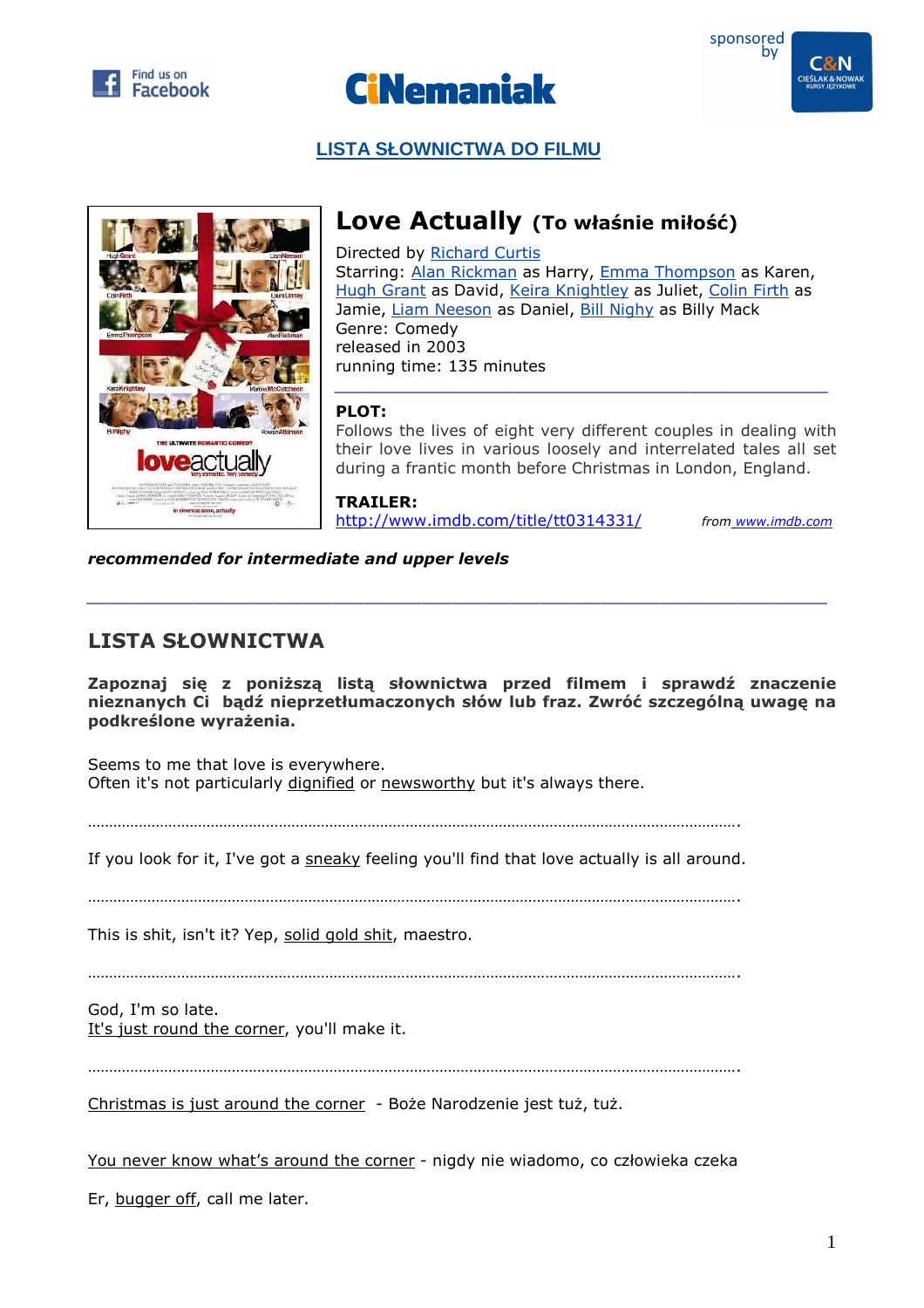





| We've been given our parts in the nativity play and I'm the lobster.                                                                                                                                                                                                                                                                                                                          |
|-----------------------------------------------------------------------------------------------------------------------------------------------------------------------------------------------------------------------------------------------------------------------------------------------------------------------------------------------------------------------------------------------|
| Beautiful muffin for a beautiful lady.                                                                                                                                                                                                                                                                                                                                                        |
| <u>stag night</u>                                                                                                                                                                                                                                                                                                                                                                             |
| Anything to put off actually running the country.                                                                                                                                                                                                                                                                                                                                             |
| Good morning, sir. I'm the housekeeper.<br>Oh, right. I should be easier than the last lot.<br>No nappies, no teenagers, no scary wife.                                                                                                                                                                                                                                                       |
| Hello, Natalie. - Hello, David. I mean, sir.<br>Shit, I can't believe I've just said that.<br>And now I've gone and said "shit". Twice. I'm so sorry, sir.<br>You could've said "fuck" and we'd have been in real trouble.<br>Thank you, sir. I had a premonition I was gonna fuck up on my first day.<br>Oh, piss it!<br>Right, I'll get my things and then let's fix the country, shall we? |
| In the presence of God, Peter and Juliet have given their consent and made their marriage<br>vows to each other. They've declared their marriage by the giving of rings.                                                                                                                                                                                                                      |
| a bit dodgy, isn't it?                                                                                                                                                                                                                                                                                                                                                                        |
| And I am primarily attractive to girls who are cooler, game for a laugh.                                                                                                                                                                                                                                                                                                                      |
|                                                                                                                                                                                                                                                                                                                                                                                               |

American girls would dig me with my cute British accent. Colin, you're a lonely, ugly arsehole. Accept it.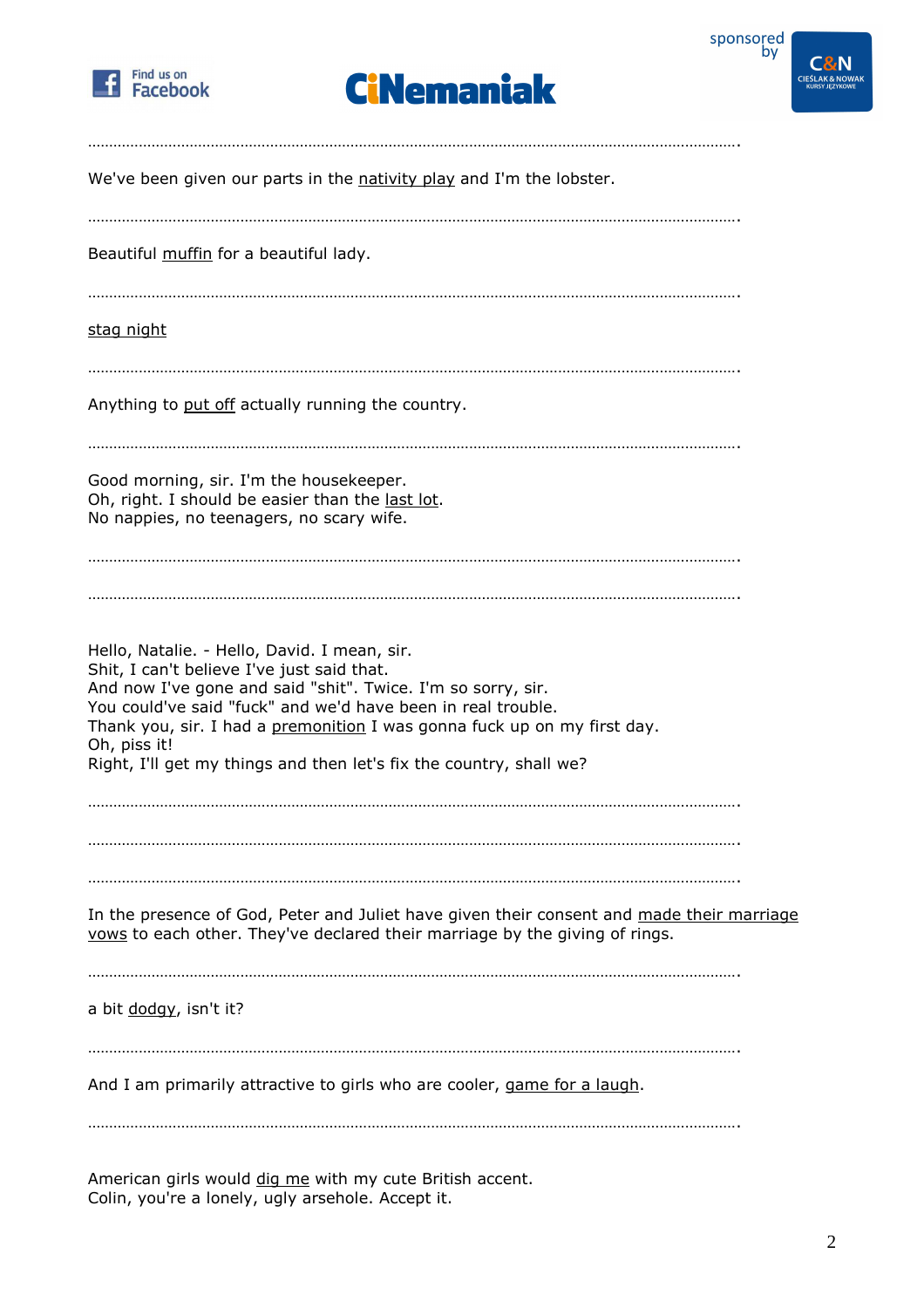





I was standing in for Brad Pitt once on Seven Years In Tibet...

……………………………………………………………………………………………………………………………………….

……………………………………………………………………………………………………………………………………….

Total gridlock this morning. – Totalny zator, korek dzisiejszego ranka.

bluntly - otwarcie, szczerze

To put it bluntly, you bore me - Mówiąc szczerze or otwarcie, nudzisz mnie.

And how long have you been in love with Karl, our enigmatic chief designer?

………………………………………………………………………………………………………………………………

When I was young and successful, I was greedy and foolish and now I'm left with no one, wrinkled and alone.

………………………………………………………………………………………………………………………………

Best shag you ever had? - Britney Spears. - Wow. No, only kidding! [Snorts] - She was rubbish.

………………………………………………………………………………………………………………………………

………………………………………………………………………………………………………………………………

I'll be stuck in some dingy flat with me manager Joe - Utknę w jamimś nędznym mieszkanku z moim menadżerem Joe.

There's a strong feeling in the party we mustn't allow ourselves to be bullied like the last government.

………………………………………………………………………………………………………………………………

I'm not going to act like a petulant child. – Nie będę się zachowywał jak rozdrażniony (nadąsany dzieciak)

Who do you have to screw round here to get a cup of tea and a biscuit?

. The same independent of the same independent of the same independent of the same independent of the same independent of the same independent of the same independent of the same independent of the same independent of the

That is total bollocks. You're mad.

. The same independent of the same independent of the same independent of the same independent of the same independent of the same independent of the same independent of the same independent of the same independent of the

Find a venue, over-order on the drinks, bulk buy the guacamole and advise the girls to avoid Kevin if they want their breasts unfondled.

………………………………………………………………………………………………………………………………

sissy – cykor, maminsynek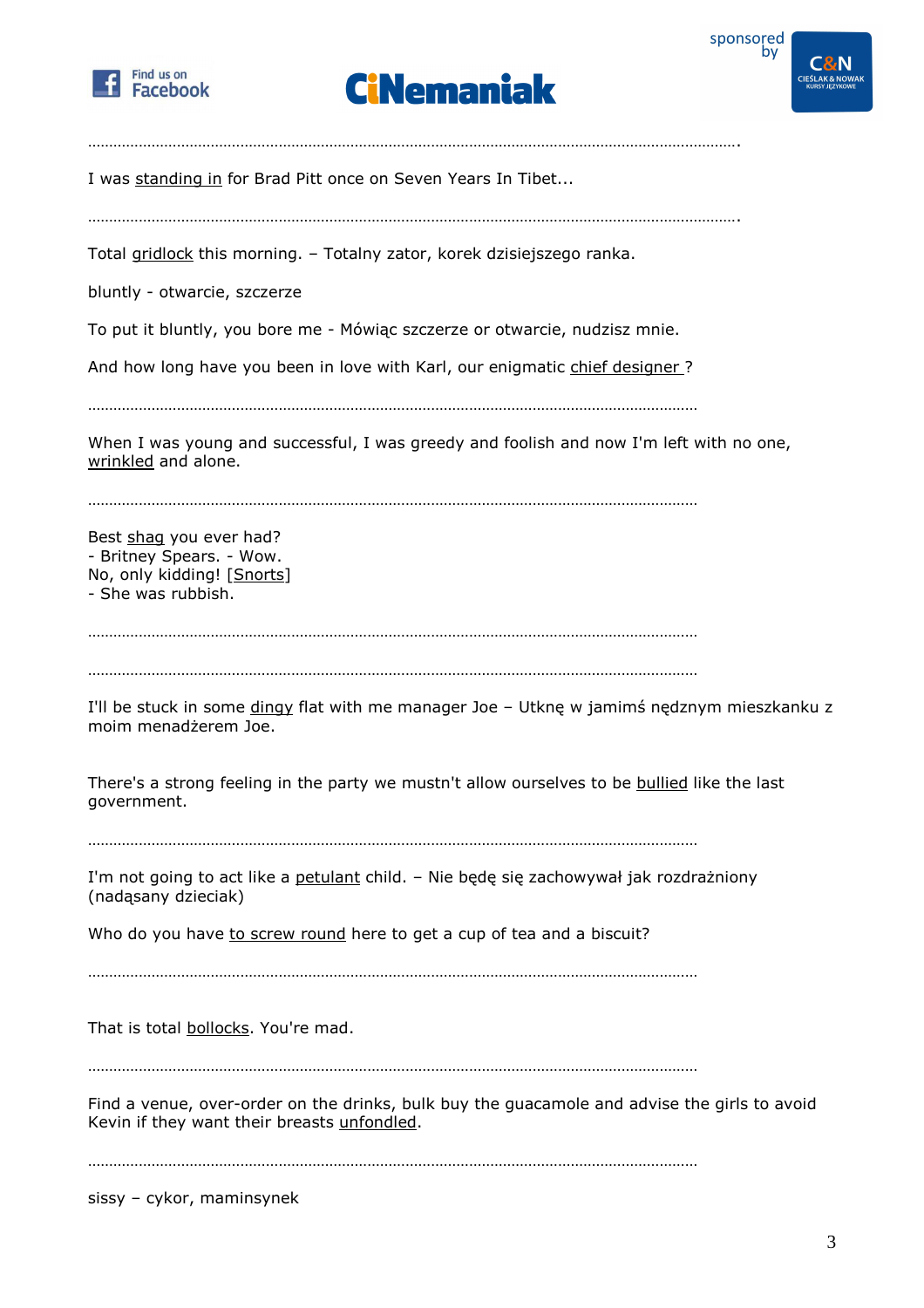





| Are you being bullied?<br>I'm a little relieved.<br>Why? - Because I thought it'd be something worse.<br>Worse than the total agony of being in love?                                                            |
|------------------------------------------------------------------------------------------------------------------------------------------------------------------------------------------------------------------|
| He said I was getting fat. - I beg your pardon?<br>He said no one'd fancy a girl with thighs the size of tree trunks.                                                                                            |
| You know, ermbeing Prime Minister, I could just have him murdered.<br>Thank you, sir. I'll think about it.<br>Do. The SAS are absolutely charming.<br>Ruthless, trained killers are just a phone call away.      |
| SAS (Special Air Service) - jednostka antyterrorystyczna<br>Hi. How was the honeymoon?                                                                                                                           |
| It was great. Thanks for the gorgeous sendoff.<br>send-off - pożegnanie; her family gave her a warm send-off - rodzina pożegnała ją serdecznie                                                                   |
| Sorry if our line was firm but there's no point in tiptoeing around today, then just disappointing<br>you for four years. I have plans and I plan to see them through.                                           |
| We may be a small country but we're a great one, too. The country of Shakespeare, Churchill,<br>the Beatles, Sean Connery, Harry Potter. David Beckham's right foot.<br>David Beckham's left foot, come to that. |
| And since bullies only respond to strength, from now onward, I will be prepared to be much<br>stronger.                                                                                                          |
| You can just show yourself out, can't you?                                                                                                                                                                       |